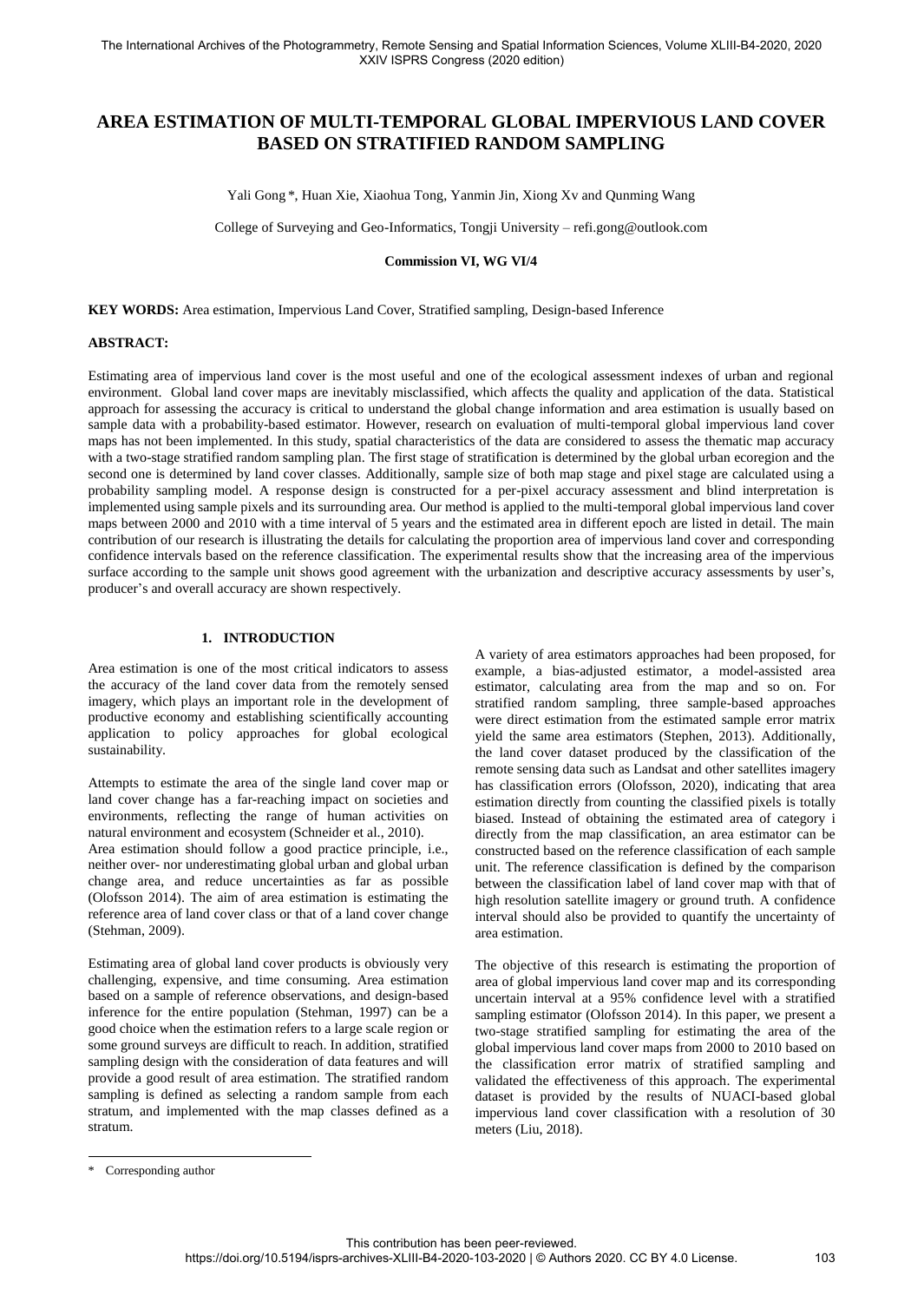# **2. METHODOLOGY**

### **2.1 Sampling Design**

Here we present in detail the calculations of the accuracy data for estimating area and associated confidence intervals. This research follows the sampling framework proposed in the previous research (Sarndal, 1992, Stehman, 2001), and ensures the consistency of estimator and parameters. For rare categories, stratified probability sampling would be a good choice. Here, the global impervious land cover map is partitioned into two category, urban and non-urban.

In order to rigorously evaluate the accuracy of the global scale impervious land data products, a two-stage stratification is designed to obtain the samples. Generally, the main steps of the stratified sampling design are sampling design, response design and error matrix analysis (Stehman, 1997). During the sampling design, appropriate stratification is important to obtain independent samples. The pixels labelled as urbans are geographical heterogeneity and some are extremely sparse in some map grids. If independent samples are obtained by the use of the simple random sampling, then the great majority of the sample units would fall in the area where no impervious surface exists, leading to a higher variance in the estimated accuracy of the population. Here a two-stage stratified random sampling is adopted (Tong et al., 2011) to assess the accuracy of the global impervious land cover products precisely considering the spatial characteristics in different region scales.

The first-stage of the stratification is designed to select the samples geographically, which is created by urban ecoregion scheme proposed by previous research (Schneider et al, 2010), leading to 16 geographic regions within the global imperious land. They are Temperate forest in North America, Temperate forest in Europe, Temperate forest in East Asia, Temperate grassland in North-South America, Temperate grassland in Middle East Asia, Tropical broadleaf forest in south America, Tropical broad forest in Africa, Tropical and sub-tropical forest in Asia, Tropical and sub-tropical savannah in S.America, Tropical and sub-tropical forest in Africa, Tropical and subtropical grassland, Temperate Mediterranean, Arid semi-arid desert and shrubland, Arid semi-arid steppe in Central Asia, Boral forest and tundra and permanent ice and snow. It is worth noting that the 16th ecological zone is a perennial ice and snow cover so that there is no urban land. Thus, land cover maps within this ecological zone are discarded. This stratification is necessary since previous research has shown that geographic variations lead to inaccurate assessment when the class was homogenous.

The primary sampling units (PSU) in the first stage are map grids with a size of  $10^{\circ} \times 10^{\circ}$ . Then each original map grid is further divided into 100 small grids with a size of  $1^{\circ} \times 1^{\circ}$  to obtain the evenly distributed map grids. Taking these new map grids as the PSU, the samples size of the first stage can be calculated the statistical sampling model proposed in (Tong et al. 2011). Given a level of significance, the sample size is obtained by minimizing the relative error between the actual classification error and the predicted classification error. Then, the total sample size of the PSU was determined and the samples in each  $1^{\circ} \times 1^{\circ}$  PSU were selected randomly. Since the sample size of each ecoregion is proportional to the land area,

all PSU within the same ecoregion has the same inclusion probability.

The second stage of stratification is conducted within the two land cover classes, i.e., urban and non-urban in each PSU. The pixel is the secondary sampling unit (SSU) in this stratified sampling design and the sample size in this stage is obtained by the same method as that in the first stage. Given a fixed total sample size, the allocated sample size of each class is determined by minimizing the sum of the variances of producer's accuracy, user's accuracy and area estimation of urban for stratified random sampling. (John E.Wagner, 2015).

Note that the stratified random sampling plans are designed separately for the dataset in different epoch and samples for area estimation in different epoch are independent. Thus, the error matrix of single epoch doesn't include any information related to the area of urban change. So the area estimation of land cover change is not within the scope of this research.

### **2.2 Response Design**

The response design is the process to evaluate the similarity between the map classification and the reference label (Stephen, 1998). Generally, the reference label is defined by the assessment of high-resolution satellite imagery or ground truth. The main elements of the response design are listed as follows.

**2.2.1 Blind interpretation:** Collection of reference labels was accomplished by seven interpreters who has completed training and experience in collection for land cover products. The interpreters should not know the map classification of each sample unit in advance.

**2.2.2 Using Google EarthTM imagery as reference data:** Generate a vector Keyhole Markup language Zipped (KMZ) file of each sample unit and overlay it on Google earthTM imagery to assist the interpreters in obtaining the reference label for the sample pixel. Regarding the potential errors of geodetic coordinates of the original dataset, each sample pixel is surrounded with a  $3 \times 3$  pixel window to determine the most appropriate label for the sample pixel. The interpreters can select the corresponding date of Google Earth<sup>TM</sup> based on the Landsat imagery acquisition date for global impervious land cover to determine the reference sample labels corresponding to the three periods.

**2.2.3 Judgment criteria for major decision:** During the judgement of the mixed sample, the principle of area dominance is applied to determine the attribute of the sample. Feature types are used as final labels, that is, quantitative indicators to reduce the judgment errors. The consistent comparison between the time series impervious land cover map and reference data is based on the proportion of the impervious land within the reference pixels. As a result, the attribute labels of the reference data can be determined by comparing the decision from different interpreters and the majority of the results with the same judgment result are used as the final label to reduce the judgment error.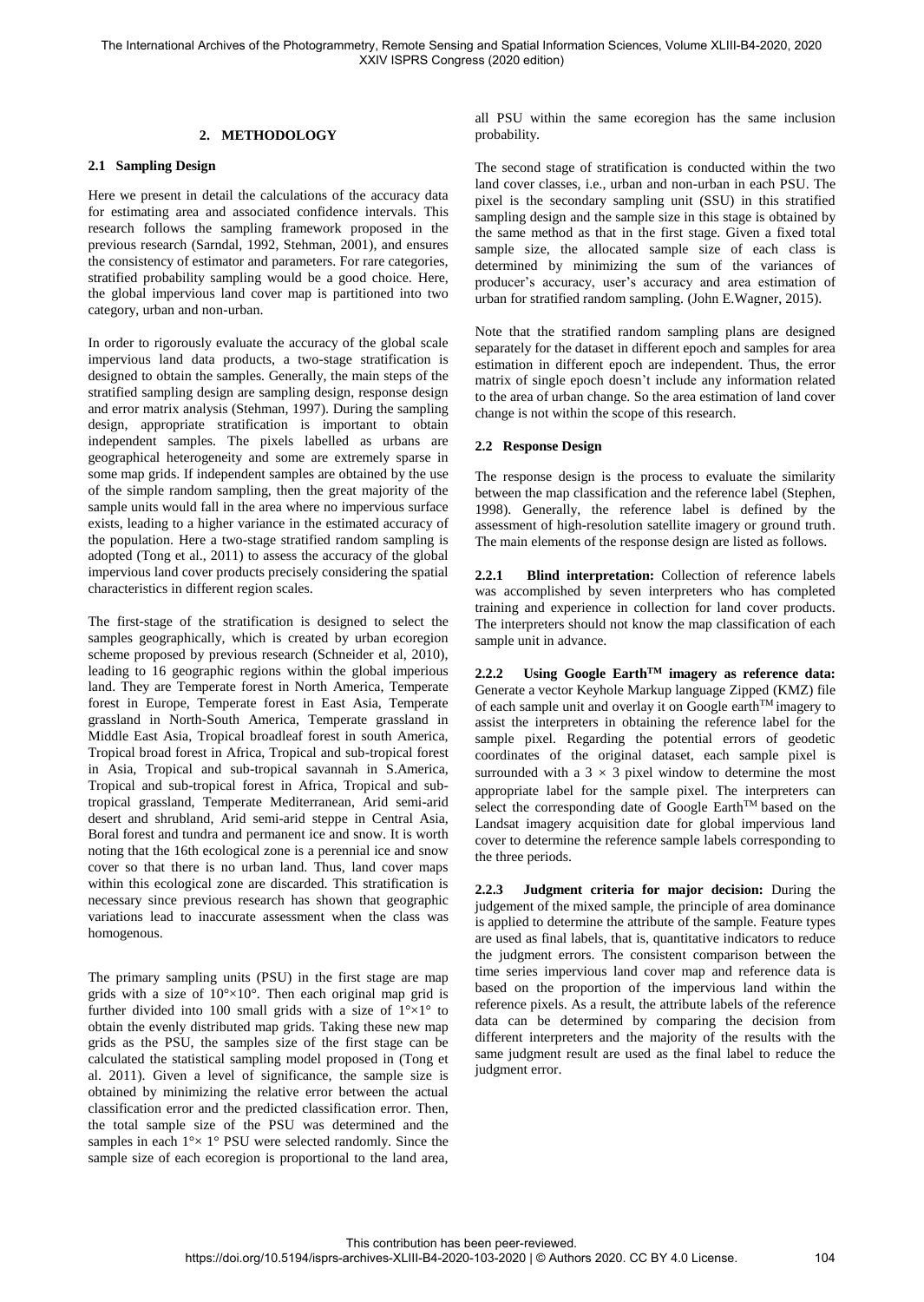**2.2.4 Credibility of the interpretation:** The credibility of the interpretation results of the samples can be divided into three parts, i.e., completely correct, completely wrong or unable to judge. In the process of sample judgment, various factors, i.e., classification methods, ecological distribution, phenological conditions, original TM images, reference data, external factors, etc., lead to uncertainty of the judgment results. Credibility classification can be used to make quantitative judgments on samples, remove uncertain samples, and reduce the impact of uncertain factors.

### **2.3 Area estimation**

Area estimation should follow the good practice principle, i.e., neither overestimating nor underestimating global urban area to reduce the uncertainties as more as possible (Olofsson, 2014). The urban area estimated from counting the pixels labelled as urban is not rigorous since the classification errors are not considered. It is better to estimate the area using a stratified sampling estimator based on the summary of the area of all stratifications with a given confident level. Once the manual inspection is completed, the error matrix can be obtained to estimate the urban area for each epoch. The probability-based estimator, as well as its variance, can be estimated using the error matrix.

The error matrix is obtained based on defined as a match between the map class and the reference label (Stephen, 1998). Comparison between the map class of the sample pixel and its corresponding reference class can be expressed as the confusion matrix. The counting sample pixel for each cell of the confusion matrix is denoted as *nij* to represent the number of pixels that are map class *i* and reference class *j*. Since the objective of this research is to estimate the area of global impervious land cover of three epochs, so the confusion matrix should be converted to error matrix, which is directly related to the estimated area. A more informative presentation of the error matrix is in terms of the unbiased estimator of the proportion of area in cell *i*, *j* of the error matrix, which is defined as follows (Stehman, 2013):

$$
\hat{p}_{ij} = w_i \frac{n_{ij}}{n_i} \tag{1}
$$

It should be noted that the weights of different stratifications are defined by their area proportions. In equation (1),  $w_i$  is the proportion of the area mapped as category *i*, denoted as:

$$
w_i = \frac{A_i}{A_{total}}
$$
 (2)

where *Atotal* denotes the total area of pixels in the map dataset, *Ai* is the proportion of the area mapped as category *i*. Supposing that the terminology symbol of  $n_i$  denotes the sum of proportion of the area mapped as category *i*, the direct estimator of  $p_j$  is the sum of the sample-based estimators  $p_{ij}$  in stratified random sampling, which is defined as follows:

$$
\hat{p}_{.j} = \sum_{i=1}^{m} w_i \frac{n_{ij}}{n_{i.}}
$$
\n(3)

Based on previous definition, the standard error matrix can be obtained. In the error matrix, map labels refer to the rows and reference labels refer to columns, cell entries are expressed as the percent of area.

The cells of the error matrix are the area proportions with a difference between map and reference labels, where the summary of the column gives the estimated area proportions by the reference classification and the summary of the row represents that by the map classification. The diagonal elements contain the correctly classified items in each category, and the off-diagonal elements contain the confusion between the corresponding categories.

The proportion of area of category *j* based on the reference classification can be estimated from the total of the column. An unbiased estimator of the total area of category *j* is defined as:

$$
\hat{A}_j = A_{\text{total}} \cdot \hat{p}_{.j} \tag{4}
$$

Area is typically estimated from samples, these estimates are subject to uncertainty. The uncertainty of an estimate can be represented by calculating its standard deviation with a given confidence interval. For a stratified estimator, the estimated standard deviation of the estimated area proportion is (Cochran, 1977)

$$
S(\hat{p}_{.j}) = \sqrt{\sum_{i=1}^{m} w_i^2 \frac{n_{ij}}{n_{i.}} \left(1 - \frac{n_{ij}}{n_{i.}}\right)}
$$
(5)

Subsequently, the standard error of the adjusted area estimate is  $\sim$   $\sim$   $\sim$ 

$$
S(\hat{A}_j) = A_{total} \cdot S(\hat{p}_{.j})
$$
 (6)

Thus, the final estimated area with an approximate 95% confidence interval for category *j* is defined as follows:

$$
\hat{A}_j \pm 2 \cdot S(\hat{A}_j) \tag{7}
$$

#### **3. DATA SOURCE**

To address area estimation concerns of the global urban land, this research focus on a new multi-temporal global impervious surface data from 2000 to 2010 with a five-year interval, on the basis of the Landsat images. Thick black boxes denotes the original  $10^{\circ} \times 10^{\circ}$  map grids. The multi-temporal global urban land cover ranges from 80 degrees north to 60 degrees south which is produced by the method of Normalized Urban Area Composite Index (NUACI) proposed by Liu et al. (2018) with the Google Earth Engine platform. This datasets utilized Landsat images with a spatial resolution of 30 meters extract the urban land cover, the classification includes urban and nonurban. According to the uniform amplitude division specification, there are 224 maps all over the world.

#### **4. RESULTS**

A two-stage stratified random sampling plan is designed for the multi-temporal global impervious surface data. The first stage of the stratified sample is selected from the 22400 map grids and the number of primary sampling units is 532. These samples are selected randomly according to the land area of each stratum, which is shown in Figure 1. These samples are selected randomly according to the land area of each stratum. Note that samples selected from the smaller map grid shows a better reflection of urban aggregation.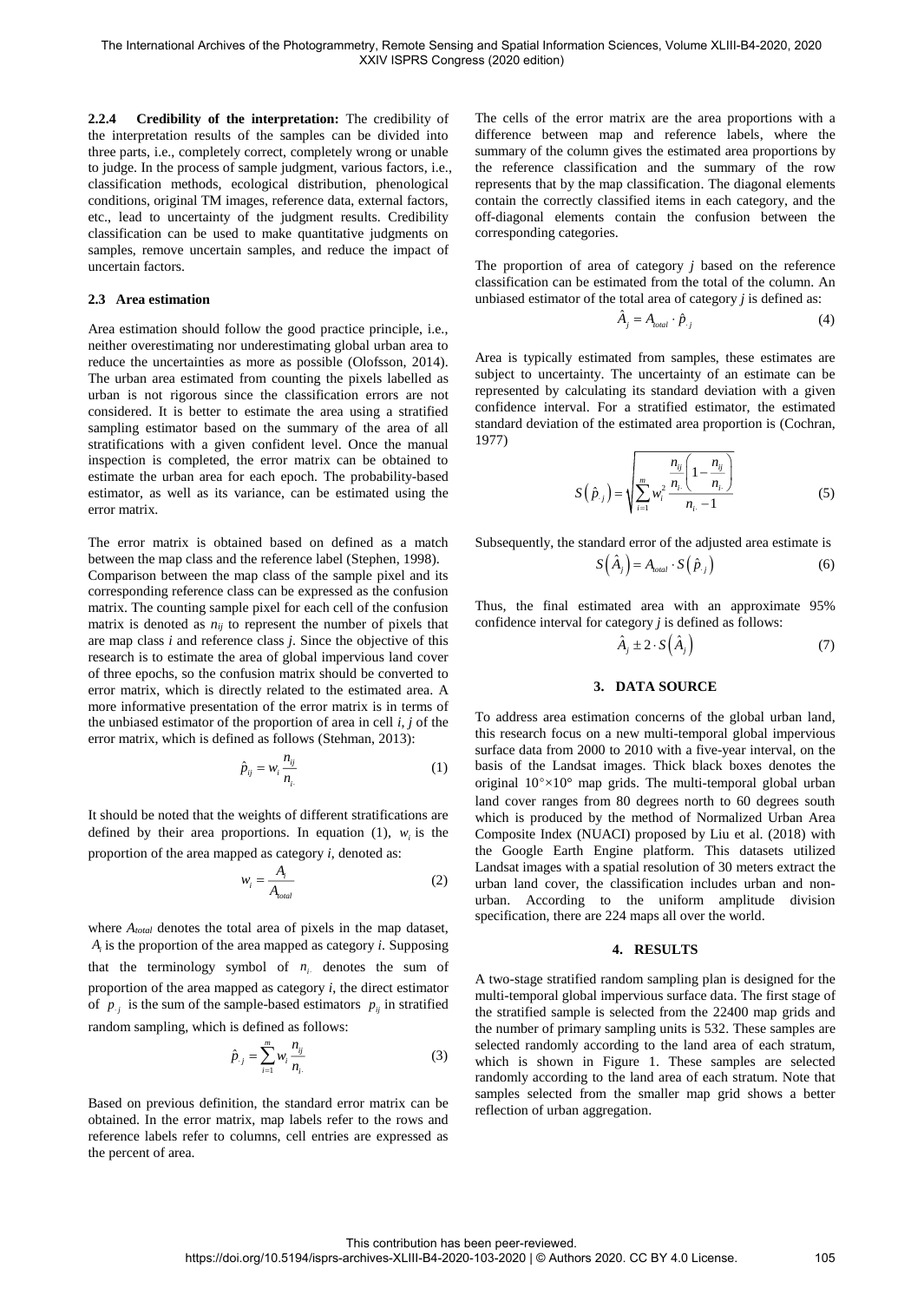The International Archives of the Photogrammetry, Remote Sensing and Spatial Information Sciences, Volume XLIII-B4-2020, 2020 XXIV ISPRS Congress (2020 edition)



Figure 1. Simple random sample of PSUs per stratum for global impervious land cover



Figure 2. Magnified view of one PSU from temperate forest in North America in 2000 (red and black dots denote the urban and non-urban sample)



Figure 3. Magnified view of one PSU from temperate forest in North America in 2005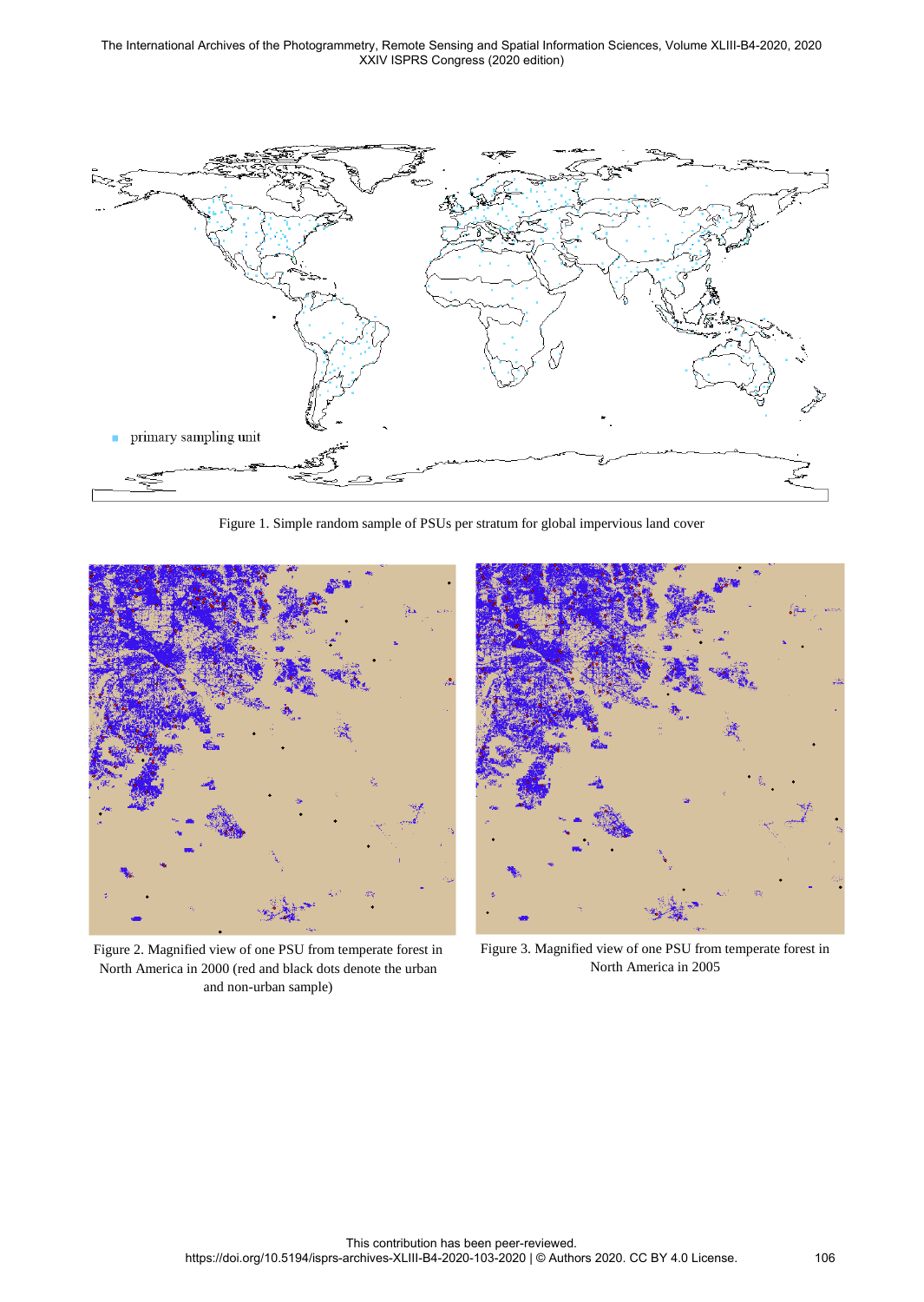The International Archives of the Photogrammetry, Remote Sensing and Spatial Information Sciences, Volume XLIII-B4-2020, 2020 XXIV ISPRS Congress (2020 edition)



# Figure 4. Magnified view of one PSU from temperate forest in North America in 2010

The second stage of the stratified sample is conducted within each selected map grid and the total number of samples for three epochs is 8708 pixels. Then the size of samples for urban and non-urban are allocated using the optimizing sample size allocation in the reference (Wagner, 2015). As a result, 4671 urban samples and 4037 non-urban samples are obtained in this case. Furthermore, the samples are also selected randomly and sample in each epoch are selected independently.

A selected PSU of three epoch from the temperate forest in North America in the second stage and its magnified views are shown in Figures 2, 3 and 4, showing that the arbitrary locations of the sample in three epochs. Following the approach in Section 2, the corresponding error matrix are shown in Tables 1, 2 and 3.

The classification accuracy increases with the improvement of the data quality, showing less variance. Estimates of area of this dataset, based on the stratified random sampling design, the result can be obtained by equations. (4)-(7). Therefore, the estimated area of global urban region and within its corresponding variance in different epochs are 813.95±194.86 thousand km<sup>2</sup> in 2000, 947.6 $\pm$ 192.76 thousand km<sup>2</sup> in 2005 and  $1038.93 \pm 216.85$  thousand km<sup>2</sup> in 2010, respectively. It is clear that the global impervious land cover increased from 2000 to 2010.

|     |          | Reference |        |        |
|-----|----------|-----------|--------|--------|
|     |          | no-urban  | urban  | Total  |
| Map | no-urban | 0.8936    | 0.0812 | 0.9748 |
|     | urban    | 0.0086    | 0.0166 | 0.0252 |
|     | Total    | 0.9022    | 0.0379 |        |

Table 1 estimated error matrix with cell entries expressed as the estimated proportion of area. in 2010

|     |          | Reference |        |        |
|-----|----------|-----------|--------|--------|
|     |          | no-urban  | urban  | Total  |
| Map | no-urban | 0.8559    | 0.1227 | 0.9786 |
|     | urban    | 0.0081    | 0.0133 | 0.0214 |
|     | Total    | 0.864     | 0.136  |        |

Table 2 estimated error matrix with cell entries expressed as the estimated proportion of area in 2005

|     |          | Reference |        |        |
|-----|----------|-----------|--------|--------|
|     |          | no-urban  | urban  | Total  |
| Map | no-urban | 0.8524    | 0.1302 | 0.9762 |
|     | urban    | 0.0059    | 0.0115 | 0.0034 |
|     | Total    | 0.9624    | 0.0057 |        |

Table 3 estimated error matrix with cell entries expressed as the estimated proportion of area. in 2000

# **5. CONCLUSION**

In this paper, we use a two stage stratified random sampling and estimated the area of sample-based approaches were direct estimation from sample error matrix to estimate the area of a 30 m resolution multi-temporal global impervious surface data from 2000 to 2010 with a five-year interval. The proposed twostage stratification sampling plan is the full consideration of the geographical locations of impervious surface land cover, leading to a better-selected samples for area estimation. Analysing this dataset shows a rapid urbanization all over the world.

### **ACKNOWLEDGEMENTS**

We sincerely thank Prof. Xiaoping Liu for offering the multitemporal global urban land map. This work was supported by National Natural Science Foundation of China (41631178 and 41822106) and the National Key R&D Program of China (2018YFB0505400).

#### **REFERENCES**

Cochran, W. G., 1977. Sampling techniques. New York, NY: Wiley.

Liu X., Hu G., Chen Y., et al., 2018. High-resolution multitemporal mapping of global urban land using Landsat images based on the Google Earth Engine Platform. *Remote Sens. Environ.*, 209, 227-239.

Olofsson, P., Foody, G.M., Herold, M., Stehman, S.V., Woodcock, C.E., Wulder, M.A., 2014. Good practices for estimating area and assessing accuracy of land change. *Remote Sens. Environ.*, 148, 42–57.

Olofsson, P., Arévalo, P., Espejo, A. B., Green, C., Lindquist, E., McRoberts, R. E., & Sanz, M. J., 2020, Mitigating the effects of omission errors on area and area change estimates. *Remote Sens. Environ.*, 236, 111492.

Särndal, C.E., Swensson, B.,Wretman, J., 1992. Model-Assisted Survey Sampling. Springer-Verlag, New York.

Schneider, A., Friedl, M.A., Potere, D., 2010. Mapping global urban areas using MODIS 500-m data: new methods and